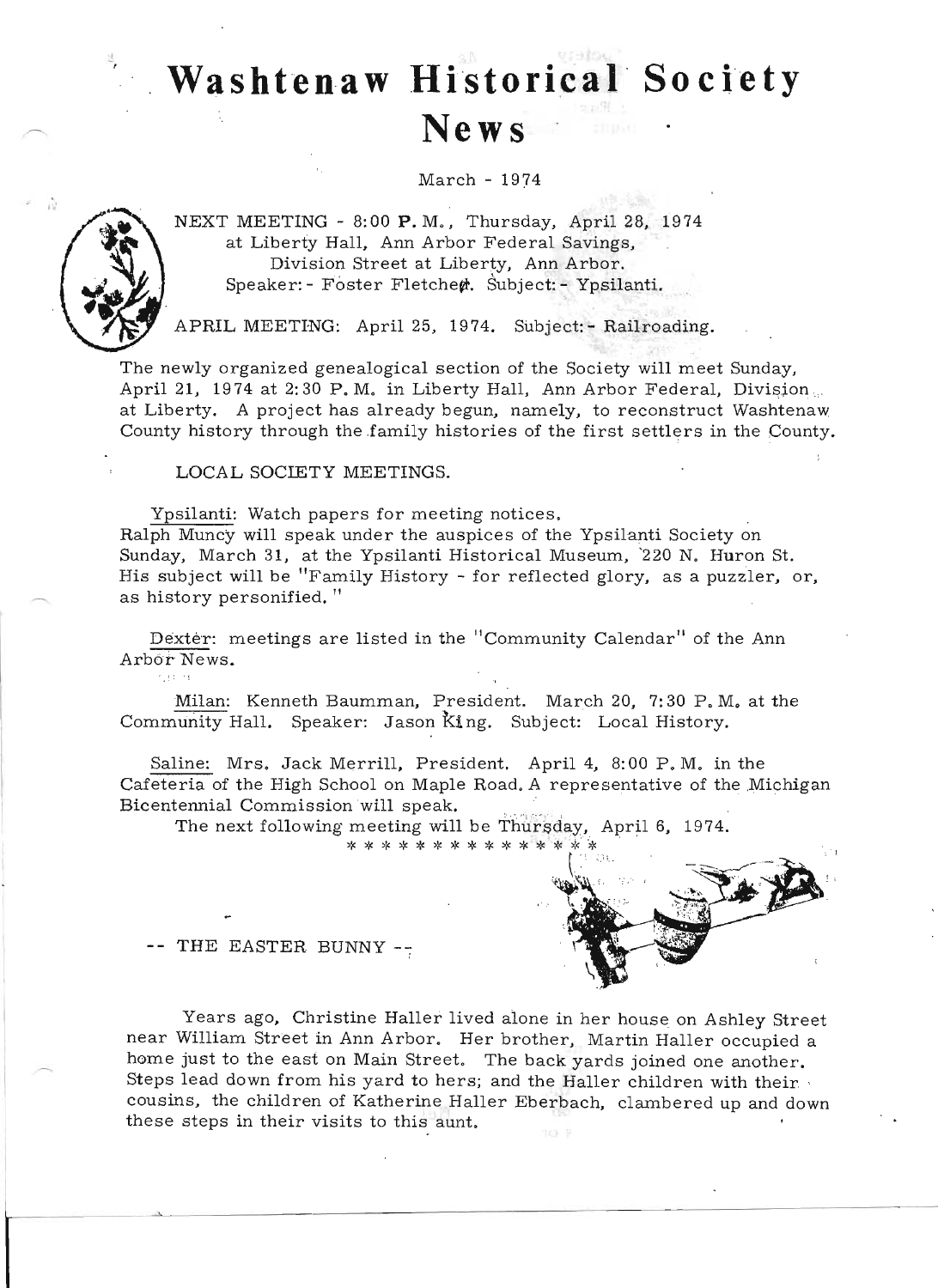Washtenaw Historical Society News, March, 1974.

The week before Easter was always a busy time for these children. They knew that they must prepare for the Easter Bunny if they were to enjoy her visit. No brightly decorated basket purchased in a store would the

"第二者"。



*: ,r* <sup>~</sup>

M.

*t* 

**I** 

Easter Bunny fill with Easter goodies. Instead, she must have nests made in a certain fashion . and made by their own hands. Each year the older children supervised their younger brothers and sisters in this activity. They gathered in Uncle Martin's yard. 'Uncle Ottmar Eberbach provided piles of excelsior, probably packing material used in the shipping room of the chemical supply firm. From this stiff, scratchy material, they managed to twist and weave

real nests. They lined these with a soft, silky material which Uncle Martin brought from the furniture store.

There were a good many nests to make for there must be one for each 6f the Hallers, young and old, and all of the Eberbachs. Aunt Christine was a maiden lady and had no children but the Easter Bunny always visited her yard so she must be supplied with nests, enough for each of her nephews and nieces.

She would watch the nest building from her own yard and seemed to sense when fingers became weary. Up the steps she would come carrying a tray of cookies for the busy workers.

Each family had its own way of using the nests. Aunt Christine filled hers-with all-sorts-of-goodies as-well-as-with-brightty-colored eggs and hid them in her yard. On Sunday morning, before going to Sunday School, the children gathered in her yard and hunted joyously until each had found his nest. for each one bore a name. The sight of all the goodies banished all thought of the pricked fingers and tired arms incurated in making the nests. As they grew blder, these cousins came to realize how much they had meant to their maiden

For the Eberbach children, but especially for the Bunny, Easter must have been a busy day. They hunted and found their nests at home and at Aunt Christine's. After church and Sunday school they set off for a gala dinner at the beautiful country home of Grandfather Christian Eberbach. This brick house can still be seen on Woodlawn hemmed in by other houses. At the time of our story there were no nearby houses and the Eberbaoh house set far back from Packard (known at one time as South Ypsilanti Road) on a slight rise of land. The vast lawn, surrounded by an arbor vitae hedge, sloped to Packard in front, to Wells Street on one side and to open country on the other side. A lane, curving gracefully between the house and Packard Street. was bordered with tall Balsam Fir trees. The Easter Bunny must have found the trees and shrubbery an ideal spot to hide her eggs.

Dinner was barely over before Grandpa would remark: "Isn't it about time for the Easter Bunny to depart? Let's go out and see if we can see her." The children needed no urging and followed him eagerly with the grown-ups not far behind. No bunny was visible when they reached the porch but suddenly amid screams of joy from the children a huge white Easter Bunny could be seen dashing across the lane on through a field toward present day Granger Avenue. The Easter hunt was on!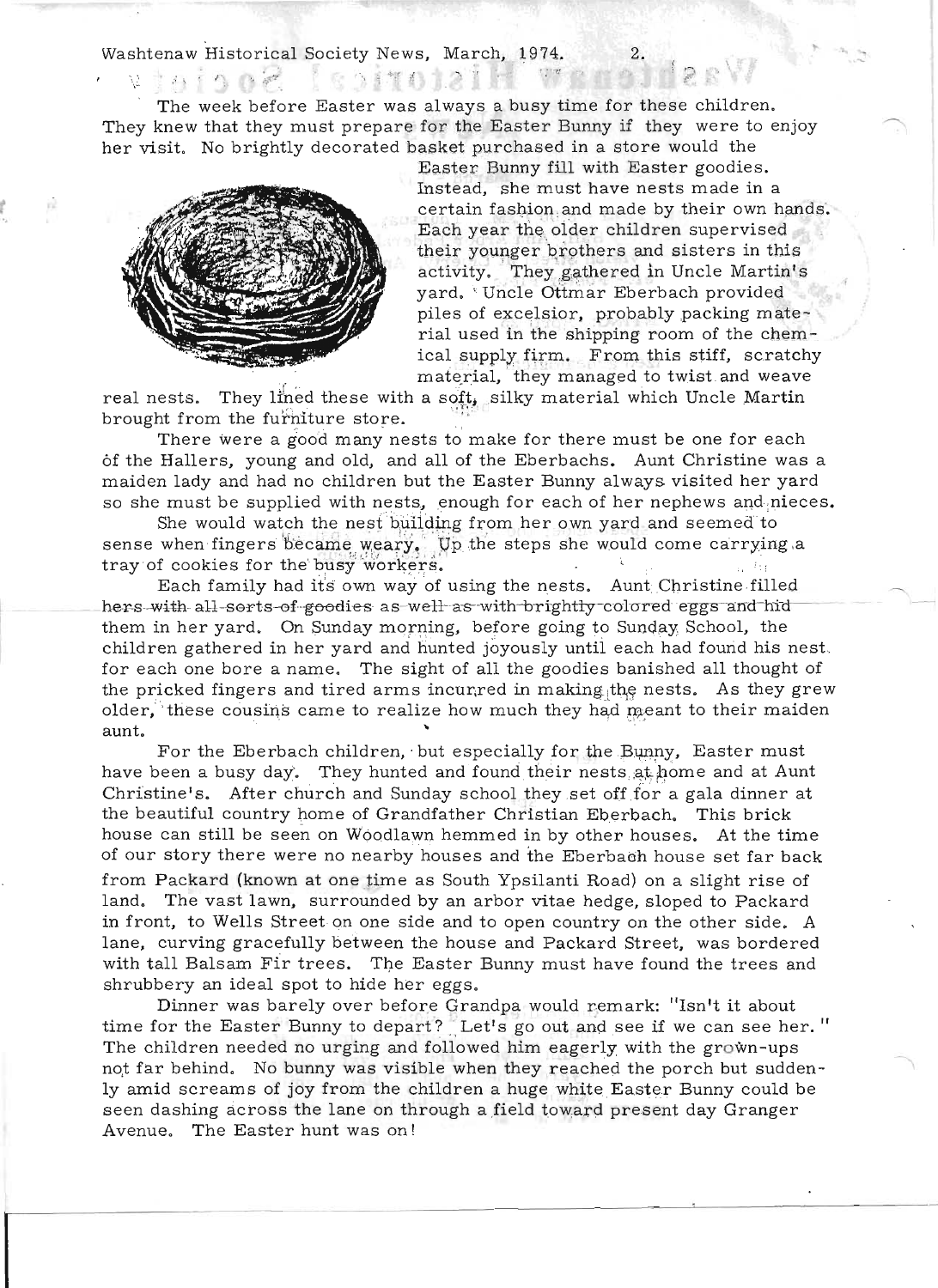Washtenaw Historical Societt News, March, 1974. 3.

Here the hunt was not for a nest but for a basket-your own special basket. Each year after the goodies found in it were enjoyed, each child asket. Each year after the goodles found in it were enjoyed, each child<br>ade a visit to Grandfather and Grandmother to return the basket for safe ade a visit to Grandiather and Grandmother to return<br>conjecturii the Easter Bunnyle return another year. keeping until the Easter Bunny's return another year.<br>The children's baskets were usually



in quite obvious places but how the grownups had to hunt for theirs - hidden in the unit of the state of the state of the state of the state of the state of the state of the state of the state of the state of the state of the state of the state of the state of th (i) and to hunt for theirs -- hidden in the<br>intervention of the most unexpected places, often down in one most unexpected places, often down in one<br>or another of the wells on the property. such delights as the children found in their<br>in idealights as the children found in their basic delights as the children found in their<br>related. Cookies and candies so like those askets: Cookies and candles so like mose ade by Grandmother that had the children<br>weed to wonder they must have thought paused to wonder they must have thought<br>the bunny had borrowed her recipes. There e bumly had borrowed her recipes. Inere ere chocolate rabbits and fancy candy eggs<br>. well as a few brightly colored real eggs. as well as a few brightly colored real eggs. Most of the colored eggs were hidden elsewhere and as each person found his basket he started a search for more eggs. Many of the eggs were hidden in the trees. As<br>the breeze moved the branches, one or e breeze moved the pranches, one or hother would spy a colored egg and the<br>mod men would get it down with a longhired men would get it down with a long-<br>handled fruit picker. When the hunt was andled fruit picker. When the nunt was<br>rep. the one with the meet eggs would get ver, the one with the most eggs would get<br>nuise and the one who found none or had a prize and the one who found none or had the least number of eggs was rewarded with a "booby" prize. Since the children could

a booby prize. Since the children could<br>ways find their baskets more easily than their elders, it was often a grownways find their baskets.<br>who found the least. round the least.<br>ear after year the family gathered in this manner to share together a

rear after year the family gathered in this manner to share<br>contiful tradition and renew the bonds of love for one enction. Linda Eberbach who told this story added, "The eggs were dyed each."

Limua Eberbach who told this story added, The eggs were dyed each<br>Nor in gracial contribution of the I remember them well. They were a rather year in special ceramic pots. I remember them well. They were a rather mustardy yellow on the outside and on the inside each bore the color of the distardy yellow on the outside and on the inside each bore the color of the<br>to yeed in it. They were never yeed for enything else and were kept for years. on a shelf in the dry were never used for anything else and were kept for years.<br>Shelf in the dry sink. (The dry sink is now the property of the Weshtenaw. on a shelf in the dry sink. (The dry sink is now the property of the Washtenaw Historical Society.) "The baskets were made of a firm but not harsh grass like rope about

The baskets were made of a firm but not harsh grass like rope about the diameter of a pencil coiled to form a basket. The coils were joined one to another as some Indian baskets are. We used them year after year. ner as some moian paskets are, we used them year after year,<br>two Uncle Ernie, my fun-Ioving uncle who kept the rebbit in a cage,

"It was Uncle Ernie, my fun-loving uncle who kept the rabbit in a cage,<br>density at the shrubbery and would let it out at the right moment. We learned hidden in the shrubbery and would let it out at the right moment. We learned this when we no longer really believed in the Easter Bunny -- but do you  $\mathcal{L}$ know I still do! "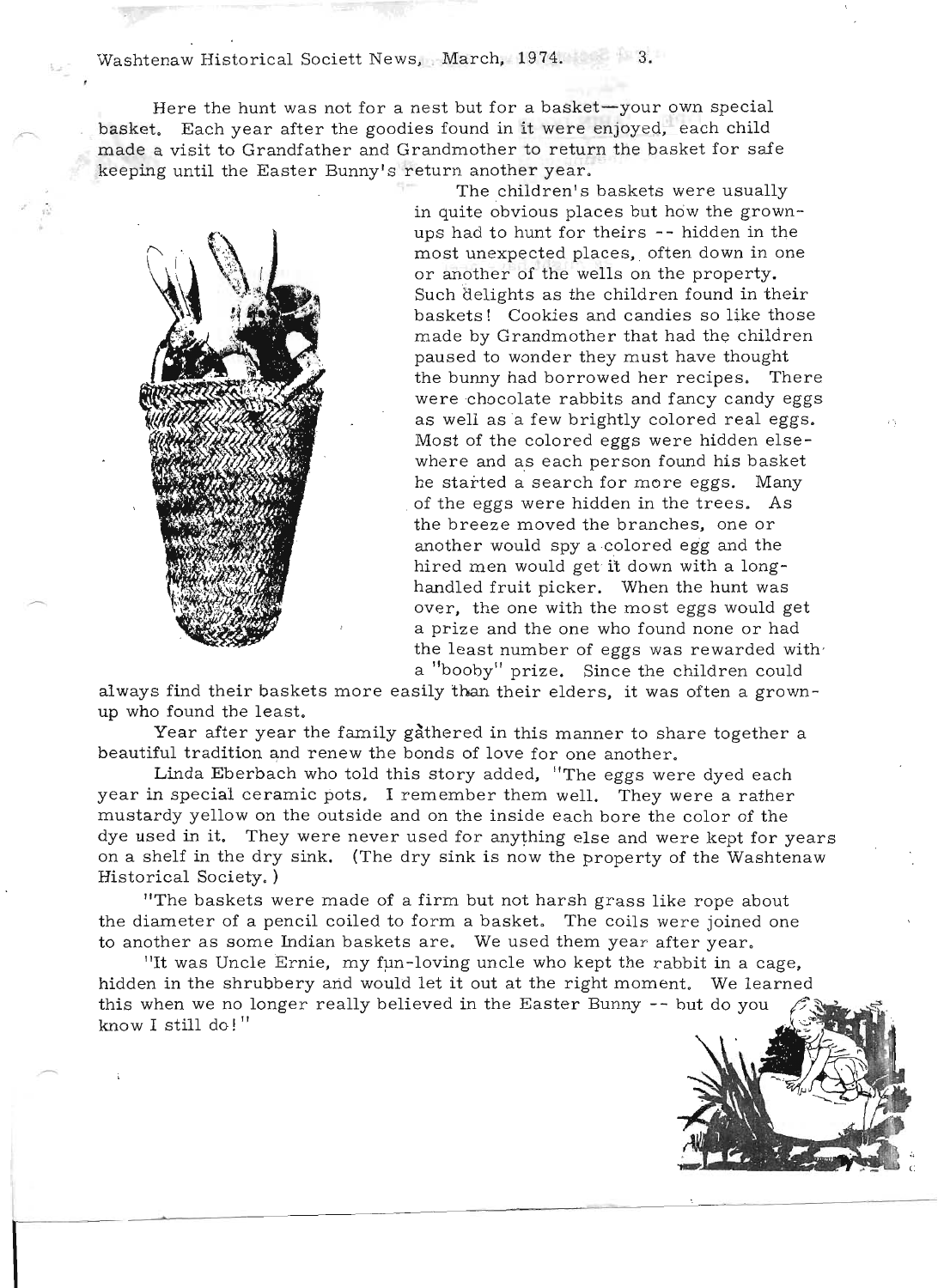Washtenaw Historical Society News, March, 1974

## SEEN THROUGH AN OPEN CABIN DOOR

" ':',

Through an error this meeting of the Milan Historical Society was listed as March 20 instead of February 20. We apologize-and do so with deep *t* regret.

It was a beautiful program! Kenneth Baumman, President of the Milan Historical Society, presented a slide program on the wild flowers and ferns which a pioneer in the Milan area might have seen from his cabin door. He is a talented photographer. The color, even in deep woods, was excellent and he showed a wide variety of plants. He talked of where these flowers grew in years gone by as well as where they are to be found now. Mr. Baumman said the one place he found the most flowers was the Milan city dump! He also spoke of the many uses the pioneers found for plants, such as food, medicine, dyes, etc.

Milan meetings are. held in one of the former Ford Mills now converted to a Community Building.

### MARTHA WASHINGTON CURRANT POUNDCAKE

. 5 C sifted flour 1-1/2 t baking powder 1 t nutmeg 1-1/2 t vanilla  $1/2$   $+$  salt 1-1/2 C butter or mar-

 $2-3/4$  C sugar 6 eggs  $\pm$ 1 C milk 11 oz currants

a) and the area. They were sign transbetter the goods of the

garine, softened

- 1. Preheat oven to 350<sup>o</sup>. Grease well and flour a  $10'' \times 4''$  tube pan. Sift flour with baking powder, nutmeg, and salt. Set aside.<br>2. In a large bowl, with the electric mixer at high speed, beat
- butter with sugar 'til light and fluffy...about five minutes.
- 3. Add eggs, one at a time, beating well after each addition. Add vanilla. continue beating until smooth and fluffy.
- 4. At low speed, beat in flour mixture (in fourths), alternating with milk (in thirds), beginning and ending with flour  $mix$ ture; beat only until combined. Stir in currants.
- 5. Turn into prepared pan. Bake one hour and twenty minutes, or until cake tester inserted in center comes out clean.
- 6. Cool in pan on wire rack 15 minutes. Turn out of pan on rack, cool completely.

7. To serve, slice thinly. Makes about 30 servings.

Note: This is a cake that stores well and improves in standing. It is best when baked a day or two ahead. Serve it with Madeira for a real taste treat.

-- Mary Steffek

 $\cdot$   $\cdot$ 

リー目白 R

Mary served this cake at the January meeting to the enjoyment of everyone there.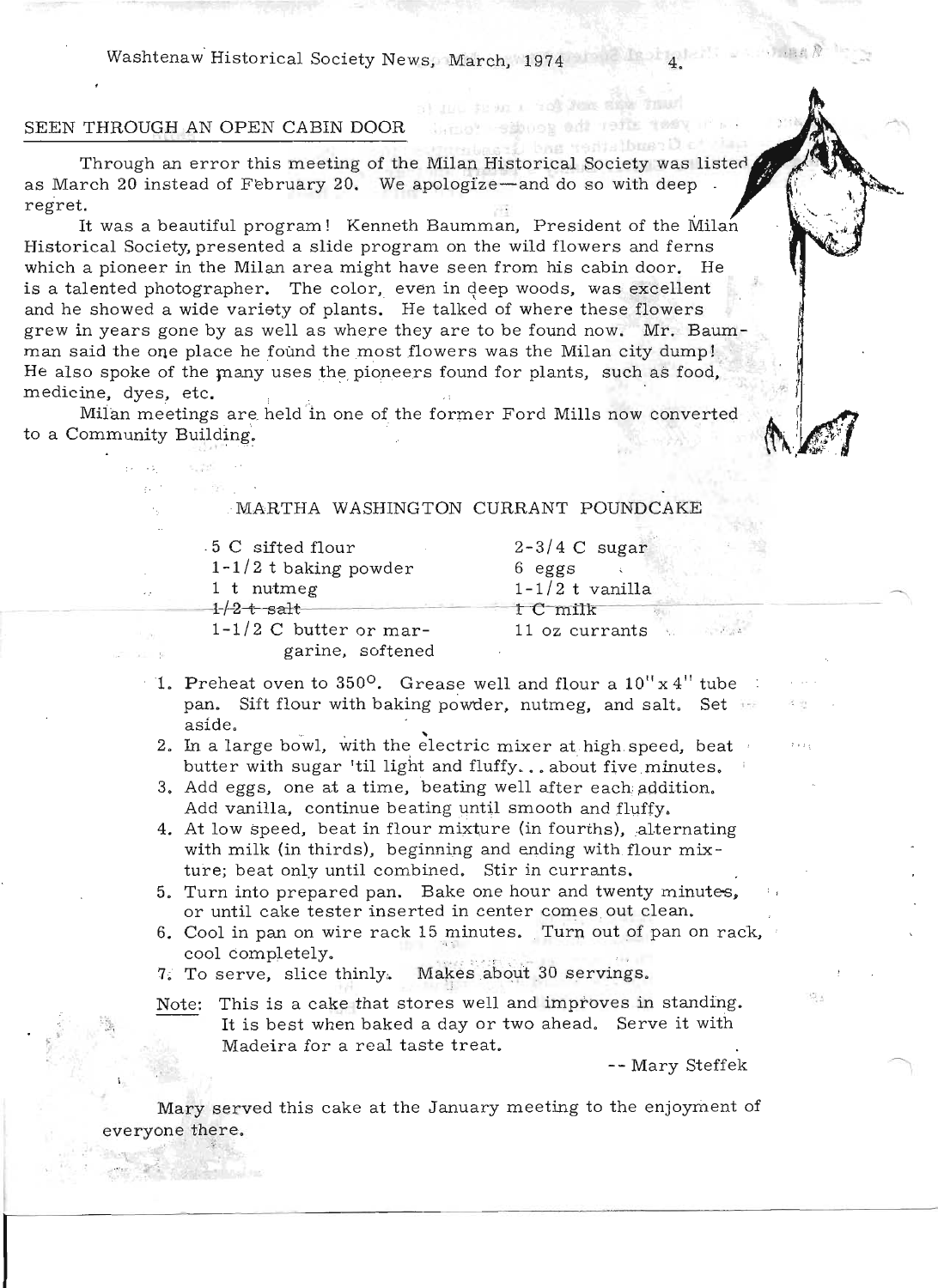Washtenaw Historical Society News, March, 1974 5.

### CRAFTS

Do you know how to quilt a quilt, cane a chair, spin a yarn (threadwise or wordwise), braid a rug, or perchance make butter?

There are many crafts, many people within our society who know something about one craft or another and some people who would like' to acquire skill in one or another craft.

Would you like to be a member of a group to explore this matter? If you have knowledge or skill in a craft would you share it with others who would like to learn? If you would like to learn a craft others in such a group might find joy in sharing their skills with you.

Pioneer crafts grew out of necessity. They "made do" with what they had and from their efforts came some crafts which have lasted since earliest colonial days. We can learn much from what they did, more than that, we can have the satisfaction of becoming more creative individuals in our machine dominated society.

Interested? Call: L. Muncy -- 663-3761.

#### ORAL HISTORY

What is Oral History? What methods are employed? How important is it in preserving the records of the past?

There are a number of people in the society already engaged in this movement. Would you like to join with them in learning about the techniques, aims, etc.?

If so, please contact: L. Muncy --  $663-3761$  or E. Morton --  $662-2634$ .

#### RECOLLECTIONS

Do you have recollections such as those Linda Eberbach has shared with us? If you do would you write them down and send them to us? Or if you don't want to do that call us and we will come, listen to your story and then try to write it -- to suit you, of course. This is really what "Oral History" is about. This, too, is almost the only way we can preserve the peculiar flavor of life in days gone by -- the flavor which gives life in each age a quality like no other.

Too often stories are lost because an individual thinks his life is relatively unimportant. This is not true  $-$ - each life is important if we are to capture the pattern of the whole. Please help us to weave true tapestry of the years during which ·you have lived.

Call: E. Morton -- 662-2634 or L. Muncy -- 663-3761.

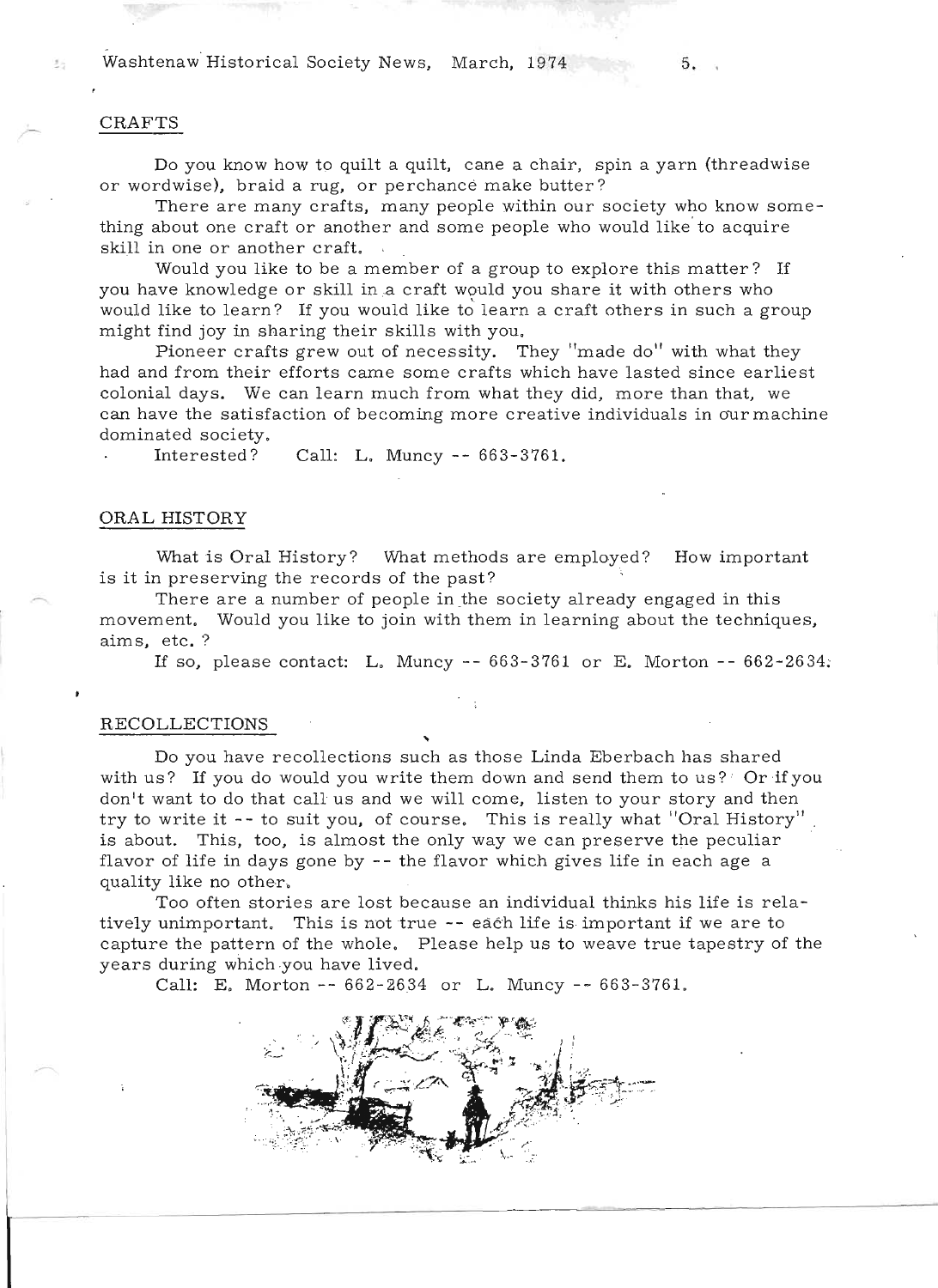

COME ON IN: - -

the NEXT MEETING of the GENEALOGICAL BRANCH of the WASHTENAW HISTORICAL SOCIETY will be Sunday, April 21 at 2:30 P.M. in LIBERTY HALL of Ann Arbor Federal,

401 East Li berty, Ann -Arbor.

Park in rear at Division and Washington and use rear entrance to building.

\* \* \* \* \* \* \* \* \* \* \* \* \* \* \*

How are WE coming with our plans to research the histories of the families of the first settlers of Washtenaw County?

How are YOU coming along the TRAILS of YOUR OWN FAMILY? "

Can't trust or believe the family traditions?

Then come and hear how the descendant of a slave, Alex Haley, was able by means of family and tribal traditions to locate the tribe and family in Africa from which his family came.

LYDIA MUNCY will review "In Search of THE AFRICAN" as told by Mr. Haley in the February issue of American History Illustrated.

\* \* \* \* \* \* \* \* \* \* \* \*

It takes both the No Bobs and the Nabobs to make history.